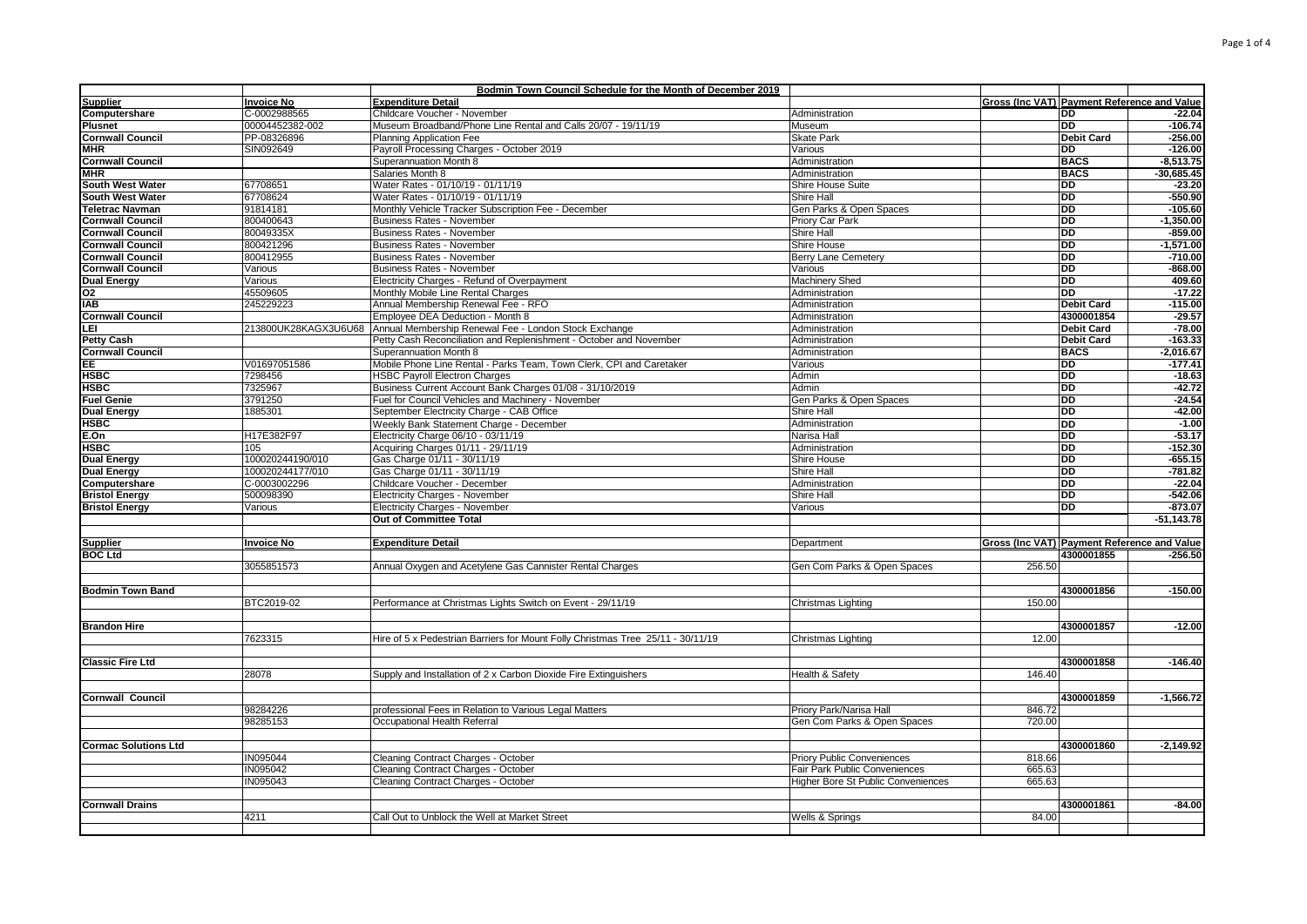| <b>Cornish Garden Nurseries</b>             |                 |                                                                                        |                                  | 4300001862 | $-408.30$   |
|---------------------------------------------|-----------------|----------------------------------------------------------------------------------------|----------------------------------|------------|-------------|
|                                             | <b>CGN0265</b>  | 20 x Assorted Cornish Apple and 2 x Kea Plum Trees                                     | Gen Com Parks & Open Spaces      | 408.30     |             |
|                                             |                 |                                                                                        |                                  |            |             |
| <b>Core Office Systems</b>                  |                 |                                                                                        |                                  | 4300001863 | $-1,002.00$ |
|                                             | 15460           | 2 x Visits to Relocate Reception Furniture                                             | Shire Hall                       | 240.00     |             |
|                                             | 15461           | Modification and Installation of Reception Furniture Inc New Barrier Gate & Side Panel | <b>Shire Hall</b>                | 762.00     |             |
|                                             |                 |                                                                                        |                                  |            |             |
|                                             |                 |                                                                                        |                                  |            |             |
| <b>Corserv Ltd</b>                          |                 |                                                                                        |                                  | 4300001864 | $-296.75$   |
|                                             | IG000760        | Fuel for Council Vehicles 28/10 - 24/11/19                                             | Gen Com Parks & Open Spaces      | 296.75     |             |
|                                             |                 |                                                                                        |                                  |            |             |
| Davey Electrical Services Ltd               |                 |                                                                                        |                                  | 4300001865 | $-338.81$   |
|                                             |                 |                                                                                        | Shire Hall                       | 338.81     |             |
|                                             | <b>INV-2703</b> | Call Out to Fix Various Small Electrical Issues                                        |                                  |            |             |
|                                             |                 |                                                                                        |                                  |            |             |
| <b>Engineering Inspection Solutions Ltd</b> |                 |                                                                                        |                                  | 4300001866 | $-168.00$   |
|                                             | 57174           | LOLER Inspections of Lifting and Height Equipment                                      | Health & Safety                  | 168.00     |             |
|                                             |                 |                                                                                        |                                  |            |             |
|                                             |                 |                                                                                        |                                  | 4300001867 | $-91.64$    |
| E.On - Unmetered supplies                   |                 |                                                                                        |                                  |            |             |
|                                             | H17E34E782      | Electricity Charges for Street Lighting - November                                     | Priory Park                      | 91.64      |             |
|                                             |                 |                                                                                        |                                  |            |             |
| <b>Fenland Leisure Products Ltd</b>         |                 |                                                                                        |                                  | 4300001868 | $-168.00$   |
|                                             | SIN033333       | 1 x Premium Cradle and 1 x Large Swing Seats                                           | Gen Com Parks & Open Spaces      | 134.40     |             |
|                                             | SIN033333       | 4 x Cradle Swing Shackle/Bolt Set                                                      |                                  | 33.60      |             |
|                                             |                 |                                                                                        | Gen Com Parks & Open Spaces      |            |             |
|                                             |                 |                                                                                        |                                  |            |             |
| F & K Electrical And Refrigeration Ltd      |                 |                                                                                        |                                  | 4300001869 | $-86.40$    |
|                                             | <b>INV-1785</b> | Call Out to Repair Faulty Dishwasher                                                   | Shire House Complex              | 86.40      |             |
|                                             |                 |                                                                                        |                                  |            |             |
| <b>Ricoh UK Ltd</b>                         |                 |                                                                                        |                                  | 4300001870 | $-600.22$   |
|                                             |                 |                                                                                        |                                  |            |             |
|                                             | 101495156       | Quarterly Photocopier Leasing and Usage Charges                                        | <b>Bodmin Information Centre</b> | 485.67     |             |
|                                             | 101495155       | Quarterly Photocopier Leasing and Usage Charges                                        | <b>Bodmin Town Museum</b>        | 114.55     |             |
|                                             |                 |                                                                                        |                                  |            |             |
| Into Bodmin CIC                             |                 |                                                                                        |                                  | 4300001871 | $-1,000.00$ |
|                                             | 1070            | Christmas Lights Event 2019 Contribution                                               | Christmas Lights                 | 1,000.00   |             |
|                                             |                 |                                                                                        |                                  |            |             |
|                                             |                 |                                                                                        |                                  |            |             |
| <b>Jewson Limited</b>                       |                 |                                                                                        |                                  | 4300001872 | $-31.10$    |
|                                             | 3630/00136034   | 4 x 4.8m Timber Joists for Shelving Repairs - Machinery Shed                           | Gen Com Parks & Open Spaces      | 31.10      |             |
|                                             |                 |                                                                                        |                                  |            |             |
| <b>Kestrel Guards</b>                       |                 |                                                                                        |                                  | 4300001873 | $-367.80$   |
|                                             |                 |                                                                                        |                                  |            |             |
|                                             | 290422          | Guard Cover for Room Booking - Employment Event 12/11/19                               | Shire House Complex              | 42.30      |             |
|                                             | 290423          | Guard Cover for Room Booking - Bingo 15/11/19                                          | Shire House Complex              | 30.00      |             |
|                                             | 290827          | Guards Patrols - 22 & 23/11/19                                                         | Narisa Hall                      | 14.40      |             |
|                                             | 290882          | Guard Cover for Room Booking - Bingo 22/11/19                                          | Shire House Complex              | 30.00      |             |
|                                             | 290881          | Guard Cover for Room Booking - Public Consultation 18/11/19                            | Shire House Complex              | 42.30      |             |
|                                             |                 |                                                                                        |                                  | 42.00      |             |
|                                             | 291161          | Guard Cover for Room Booking - Bodmin Lions 01/12/19                                   | Shire House Complex              |            |             |
|                                             | 291160          | Guard cover for Room Booking - Bingo 29/11/19                                          | Shire House Complex              | 30.00      |             |
|                                             | 291102          | Guard Patrols - 29 & 30/11/19                                                          | Narisa Hall                      | 14.40      |             |
|                                             | 291364          | Guard Cover for Room Booking - Bingo 06/12/19                                          | Shire House Complex              | 30.00      |             |
|                                             | 291352          | Guard Patrols - 06 & 07/12/19                                                          | Narisa Hall                      | 14.40      |             |
|                                             | 291641          | Annual Keyholder Contract Renewal                                                      | <b>Bodmin Town Museum</b>        | 78.00      |             |
|                                             |                 |                                                                                        |                                  |            |             |
|                                             |                 |                                                                                        |                                  |            |             |
| <b>LAVAT Consulting Ltd</b>                 |                 |                                                                                        |                                  | 4300001874 | $-840.00$   |
|                                             | 106520          | Specialist VAT Advice                                                                  | St Lawrence Church               | 840.00     |             |
|                                             |                 |                                                                                        |                                  |            |             |
| <b>Marldon Christmas Trees</b>              |                 |                                                                                        |                                  | 4300001875 | $-585.00$   |
|                                             |                 |                                                                                        |                                  |            |             |
|                                             | 302             | 1 x 25ft Norway Spruce Christmas Tree                                                  | Christmas Lighting               | 585.00     |             |
|                                             |                 |                                                                                        |                                  |            |             |
| <b>Mason Kings</b>                          |                 |                                                                                        |                                  | 4300001876 | $-1,394.22$ |
|                                             | 436417          | Servicing and Repairs of Stihl Strimmer                                                |                                  | 166.50     |             |
|                                             | 436416          | Servicing and Repairs of Stiga Push Mower                                              |                                  | 82.42      |             |
|                                             | 436419          | Servicing and Repairs of Stihl Strimmer                                                |                                  | 70.39      |             |
|                                             |                 |                                                                                        |                                  |            |             |
|                                             | 436377          | Servicing and Repairs of Husqvarna Strimmer                                            |                                  | 134.23     |             |
|                                             | 436426          | Servicing and Repairs of Stihl Strimmer                                                |                                  | 69.77      |             |
|                                             | 436427          | Servicing and Repairs of Stihl Leaf Blower                                             |                                  | 62.95      |             |
|                                             | 436425          | Servicing and Repairs of Stihl Strimmer                                                |                                  | 70.18      |             |
|                                             |                 |                                                                                        |                                  |            |             |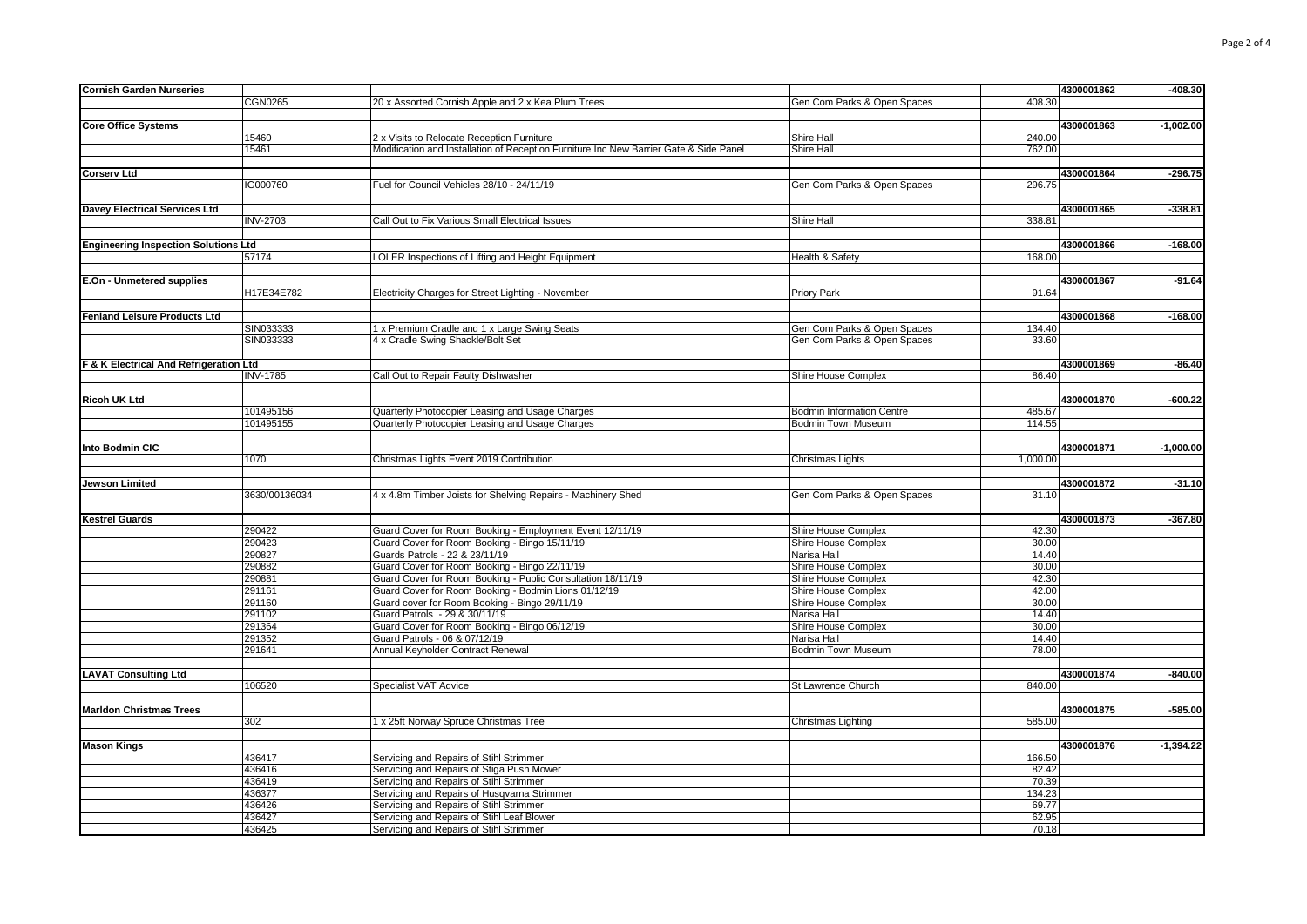|                                           | 436424          | Servicing and Repairs of Stihl Chainsaw                                           |                             | 62.43  |            |           |
|-------------------------------------------|-----------------|-----------------------------------------------------------------------------------|-----------------------------|--------|------------|-----------|
|                                           | 436422          | Servicing and Repairs of Stihl Strimmer                                           |                             | 67.88  |            |           |
|                                           | 436383          | Servicing and Repairs of Stihl Chainsaw                                           |                             | 101.33 |            |           |
|                                           | 436421          | Servicing and Repairs of Stihl Hedge Cutter                                       |                             | 126.51 |            |           |
|                                           | 436415          | Servicing and Repairs of Stihl Leaf Blower                                        |                             | 60.58  |            |           |
|                                           | 436420          | Servicing and Repairs of Stihl Leaf Blower                                        |                             | 62.20  |            |           |
|                                           | 436423          | Servicing and Repairs of Stihl Leaf Blower                                        |                             | 67.39  |            |           |
|                                           | 436446          | Servicing and Repairs of Honda Generator                                          |                             | 62.97  |            |           |
|                                           | 436445          | Servicing and Repairs of Honda Generator                                          |                             | 63.48  |            |           |
|                                           | 436494          | Servicing and Repairs of Stihl Strimmer                                           |                             | 63.01  |            |           |
|                                           |                 |                                                                                   |                             |        |            |           |
| <b>Microtest</b>                          |                 |                                                                                   |                             |        | 4300001877 | $-306.35$ |
|                                           | 96490           | Office Phone and Broadband Line Rental Charges 07/12 - 06/01/20                   | Administration              | 57.59  |            |           |
|                                           | 96489           | 18 x Cloud Voice Licence Fees 18/12 - 17/01/20                                    | Administration              | 214.92 |            |           |
|                                           | 96564           | Pro Rata Office 365 Licence - EA Maternity Cover                                  | Administration              | 33.84  |            |           |
|                                           |                 |                                                                                   |                             |        |            |           |
| <b>Nature Sign Design</b>                 |                 |                                                                                   |                             |        | 4300001878 | $-930.00$ |
|                                           | 1829            | Printing of Berry Tower Interpretation Board Graphics and 2 x Perspex Sheets      | Gen Com Parks & Open Spaces | 930.00 |            |           |
|                                           |                 |                                                                                   |                             |        |            |           |
| <b>Occupational Health South West</b>     |                 |                                                                                   |                             |        | 4300001879 | $-120.00$ |
|                                           | 7297            | Occupational Health Medical Review                                                | Gen Com Parks & Open Spaces | 120.00 |            |           |
|                                           |                 |                                                                                   |                             |        |            |           |
| <b>Officesmart</b>                        |                 |                                                                                   |                             |        | 4300001880 | $-98.82$  |
|                                           | 77958           | <b>Various Stationery</b>                                                         | Administration              | 98.82  |            |           |
|                                           |                 |                                                                                   |                             |        |            |           |
|                                           |                 |                                                                                   |                             |        | 4300001881 |           |
| <b>Nationwide Platforms Ltd</b>           |                 |                                                                                   |                             |        |            | $-813.01$ |
|                                           | 122032038       | 1 x Key for 15.9m Articulating Boom                                               | Christmas Lights            | 7.80   |            |           |
|                                           | 122032441       | Hire of 15.9m Articulating Boom 21/11 - 30/11/19                                  | Christmas Lights            | 805.21 |            |           |
|                                           |                 |                                                                                   |                             |        |            |           |
| Phoenix Print (Bodmin) Ltd                |                 |                                                                                   |                             |        | 4300001882 | $-140.40$ |
|                                           | 33492           | Printing of 17 x Mayoral Christmas Cards                                          | General Mayoral & Civic     | 140.40 |            |           |
|                                           |                 |                                                                                   |                             |        |            |           |
| <b>Redgrave Commercial</b>                |                 |                                                                                   |                             |        | 4300001883 | $-300.00$ |
|                                           | <b>INV-0107</b> | <b>Updated Property Valuation</b>                                                 | St Lawrence Church          | 300.00 |            |           |
|                                           |                 |                                                                                   |                             |        |            |           |
| <b>Reed Specialist Recruitment Ltd</b>    |                 |                                                                                   |                             |        | 4300001884 | $-363.31$ |
|                                           | 235073241       | 1 x Weeks Hire of Agency Projects Assistant                                       | Gen Com Parks & Open Spaces | 363.31 |            |           |
|                                           |                 |                                                                                   |                             |        |            |           |
| <b>Royal Cornwall Hospital</b>            |                 |                                                                                   |                             |        | 4300001885 | $-52.80$  |
|                                           | 4029372         | Occupation Health - Hepatitis B Injection                                         | Gen Com Parks & Open Spaces | 52.80  |            |           |
|                                           |                 |                                                                                   |                             |        |            |           |
| <b>Trade UK</b>                           |                 |                                                                                   |                             |        | 4300001886 | $-152.44$ |
|                                           | 1035880660      | 1 x Space Heater, 2 x Electrical Socket Timers and 2 x Sets of Small Storage Bins | Gen Com Parks & Open Spaces | 110.55 |            |           |
|                                           | 1036431878      | 11 x Various Directional Fire Exit Signs                                          | Health & Safety             | 41.89  |            |           |
|                                           |                 |                                                                                   |                             |        |            |           |
| G4S Cash Solutions (UK) Limited           |                 |                                                                                   |                             |        | 4300001887 | $-495.36$ |
|                                           | 2382225         | Cash Collection and Processing Charges - January                                  | Priory Car Park             | 495.36 |            |           |
|                                           |                 |                                                                                   |                             |        |            |           |
| <b>SUEZ Recycling and Recovery UK Ltd</b> |                 |                                                                                   |                             |        | 4300001888 | $-107.14$ |
|                                           | 31731265        | Trade and Recycling Waste Collections - November                                  | Shire House Complex         | 107.14 |            |           |
|                                           |                 |                                                                                   |                             |        |            |           |
| <b>South West Loos</b>                    |                 |                                                                                   |                             |        | 4300001889 | $-52.80$  |
|                                           | 40147           | Hire of Portable Toilet Unit and 2 x Service Visits - November                    | Poorsfield                  | 52.80  |            |           |
|                                           |                 |                                                                                   |                             |        |            |           |
|                                           |                 |                                                                                   |                             |        | 4300001890 | $-156.20$ |
| Spot On Supplies Itd                      |                 |                                                                                   |                             |        |            |           |
|                                           | 21483181        | Various Cleaning and Domestic Supplies                                            | Shire House Complex         | 156.20 |            |           |
|                                           |                 |                                                                                   |                             |        |            |           |
| <b>Stacey's Christmas Trees</b>           |                 |                                                                                   |                             |        | 4300001891 | $-320.00$ |
|                                           | $ 2\rangle$     | 1 x 19ft and 8 x 4ft Nordman Christmas Trees                                      | Christmas Lighting          | 320.00 |            |           |
|                                           |                 |                                                                                   |                             |        |            |           |
| <b>Steve Andrews Tyres Ltd</b>            |                 |                                                                                   |                             |        | 4300001892 | $-136.80$ |
|                                           | BO0000086923    | Supply and Fitting of New Wheel and Tyre - VW Caddy Van                           | Gen Com Parks & Open Spaces | 136.80 |            |           |
|                                           |                 |                                                                                   |                             |        |            |           |